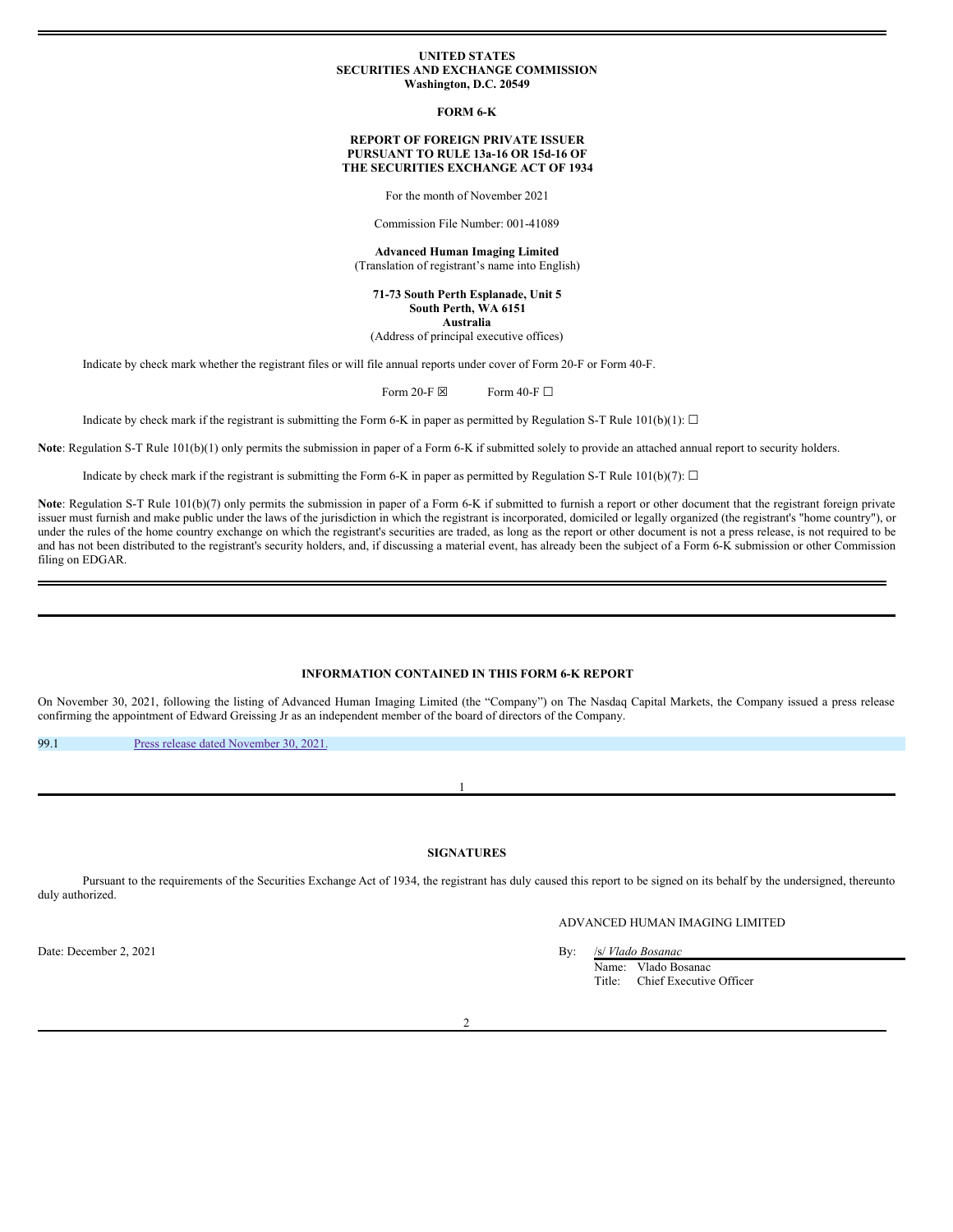

# **Edward F. Greissing Jr joins the AHI Board**

<span id="page-1-0"></span>**Advanced Human Imaging Limited (ASX: AHI) (NASDAQ: AHI)** (the "**Company"**) is pleased to announce the appointment of Mr. Edward F. Greissing Jr as a nonexecutive director with effect from November 30, 2021, following the closing of the Company's recent US\$10.5 Million U.S. Initial Public Offering (as announced to ASX on November 24, 2021).

Mr Greissing, a resident of Virginia, U.S.A., will chair the Company's Nominating and Corporate Governance Committee and serve as independent director on the Company's Audit and Risk Management Committee as well as Compensation Committee.

#### **About Edward F. Greissing Jr.**

Mr Greissing is a Senior Fellow with the Milken Institute, and the CEO of Greissing Strategic Advisors. Previously he was the Executive Director for the Centre of Public Health at the Milken Institute. His work with global business and government leaders, investors, philanthropy, NGOs, and academic thought leaders improves health outcomes for individuals and communities everywhere.

Before his time with the Milken Institute, he served as a member of the Executive Committee, Global Leadership Team, and Senior Vice President of Corporate Affairs at Sanofi. During his nearly four decades in the biopharmaceutical industry, Mr. Greissing led a wide range of Public Affairs and Global Corporate Affairs teams, first at the Upjohn Company and Pharmacia and later with Sanofi. His strategic approach to stakeholder management included new product launches and a freshness program for life cycle management resulting in improved patient outcomes, increased shareholder value, positive business results, and externally valued as a desired and trusted business partner.

Previously he served as President and Chief Executive Officer of Red Line Associates, a consulting firm with clients from the biopharmaceutical, device, food service, and financial industries.

Before entering the industry in 1978, Mr. Greissing was on the U.S. Senate Intelligence Committee staff, served in the United States Army, and was a military policeman assigned to the Honor Detail at Fort Myer at Arlington Cemetery. Mr. Greissing earned an A.B. in History from The College of the Holy Cross and an M.A. in Congressional Studies and Politics from The Catholic University of America.

# **Vlado Bosanac, Chairman and CEO of Advanced Human Imaging, said:**

"I am very pleased to have Ed join the board of AHI. His knowledge across the healthcare industry will be invaluable to AHI moving forward, from a commercial and government legislative point of view. One of the key objectives we wish to embrace in the US is government reimbursement and the appropriate entry into payors across the state and federal landscapes. Ed's diverse knowledge of the legislation and lobbying of such access will be well positioned to articulate AHI's value proposition ahead of our growth in the US.

Ed is highly respected in the global business communities and bring an endless amount of experience and knowledge across multiple facets of Business, Capital Markets, Health, Government policy and the core needs of the AHI offering.

In addition, as a leader in his respective fields with a breadth of global expertise, and relationships within Government, Institutional, Healthcare and capital markets, Ed will provide world-class guidance to our global offering and already established networks.

Ed's personal accomplishments as an individual brings enormous personal brand equity and validation to the company and our technology."



**ASX Announcement November 30, 2021**



# **About Advanced Human Imaging:**

AHI has developed and patented a proprietary dimensioning technology that enables its users to check, track, and assess their dimensions using only a smartphone both privately and accurately.

Our goal is to assist our partners by empowering their consumers with this capability. This in return gives our partners the ability to assess, assist, and communicate outcomes with their consumers when navigating day to day life. Whether this is a personal journey to better health, understanding the risk associated with their physical condition, tracking the changes they are experiencing through training, dieting, or under medical regimes, or simply wanting to be correctly sized for a garment when shopping online. The AHI technology delivers this seamlessly, privately, and cost-effectively in under one minute.

Our partner benefits from our software as a service pricing solution, that reduces with scale. Integration is made easy with the AHI modular system, based on multiple (SDKs) software development kits, allowing a partner to select the functions, measurements, and displays to suit their individual needs.

AHI has developed this capability by leveraging the power of Computer Vision, Machine Learning, and patented algorithms, to process these images on secure, enterprise-level infrastructure, delivering an end-to-end experience that is unrivalled in the industry. AHI simplifies the collection of measurements and removes the human error present in traditional methods.

For more information please visit: www.advancedhumanimaging.com/

# **For more information contact:**

**Vlado Bosanac Steven Richards Chief Executive Officer Chief Financial Officer**